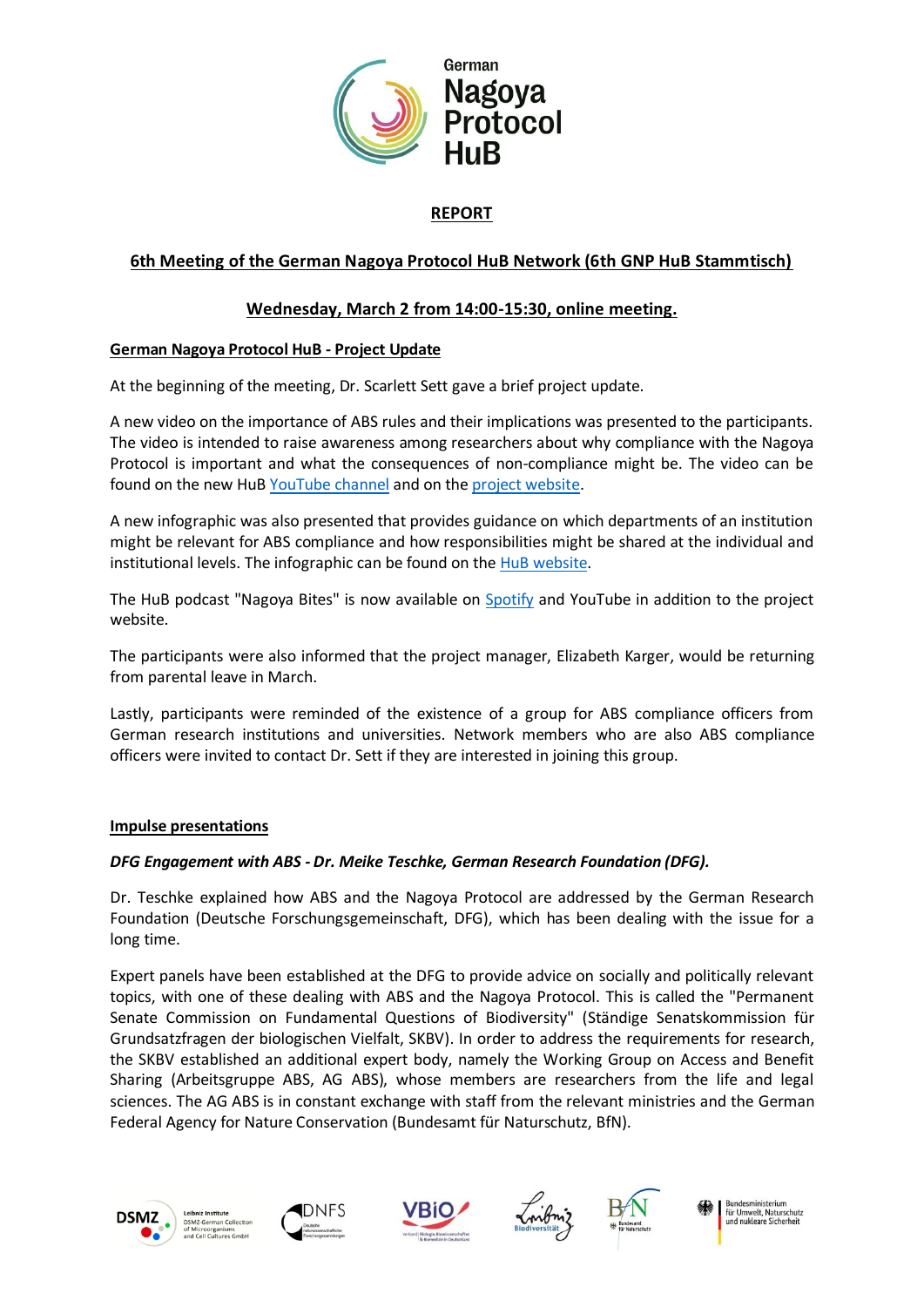The AG ABS:

- has been following the relevant political and legal developments for many years;
- represents the interests and needs of the research community in national and international discussions;
- identifies need for action by the DFG and advises the SKBV, the DFG Head Office and DFG committees;
- together with SKBV, it develops publications to support the research community with their obligations arising from the implementation of the Nagoya Protocol.

The DFG is committed to awareness-raising so that researchers know about relevant ABS rules. It now requests information from applicants regarding ABS as part of the funding application process. This is done as experience had shown that many researchers were not aware of their ABS obligations.

The SKBV, through the ABS AG, has produced two important publications to assist the scientific community with ABS and the Nagoya Protocol. These are:

- [Guidelines for Researchers](https://www.dfg.de/download/pdf/dfg_im_profil/gremien/senat/biologische_vielfalt/erlaeuterungen_entwicklungsvorhaben_en.pdf) and [Model Clauses](https://www.dfg.de/download/pdf/dfg_im_profil/gremien/senat/biologische_vielfalt/191212_model_clauses.pdf) these guidelines provide information for conducting Nagoya Protocol related research projects. The Model Clauses are intended to assist researchers with the negotiation of the relevant contracts with the provider countries.
- Guidelines [for Scientific Institutions](https://www.dfg.de/download/pdf/dfg_im_profil/gremien/senat/biologische_vielfalt/nagoya_erlaeuterungen_wissenschaftliche_einrichtungen.pdf) an aid for the management and administration of research institutions to ensure a legally compliant handling of the Nagoya Protocol (available in German only). At the moment, an English version does not exist but DFG is considering whether one is required.

The first publication has been around for a while and the second one was published in December 2021.

### *Presentation of the new DFG Guidelines for Scientific Institutions - Lucas Hennicke, University of Greifswald.*

Mr. Hennicke started by pointing out that provider countries have their own ABS rules, which have different scopes. Research institutions are only directly addressed sometimes. In addition, there are the European and German implementing Acts to the Nagoya Protocol, which cover all natural and legal persons as well as any research or development activity involving genetic resources that fall within their scope of application.

In practice, this means that a two-pronged examination of ABS law is required:

- First, it should be checked whether the ABS laws of the provider country are relevant, and if not, this should be documented.
- Second, if the ABS laws are relevant, additional attention must be paid to whether the European Regulation applies and the corresponding obligations should be fulfilled.

With respect to the ABS regulations of the provider countries, Prior Informed Consent (PIC) is usually obtained and then access agreement is entered into with the provider (Mutually Agreed Terms, MAT). There may be variations due to the sovereignty of States.

Next, the three obligations of the EU and German transposition Acts must be considered:

- General due diligence obligation;
- Duty to document;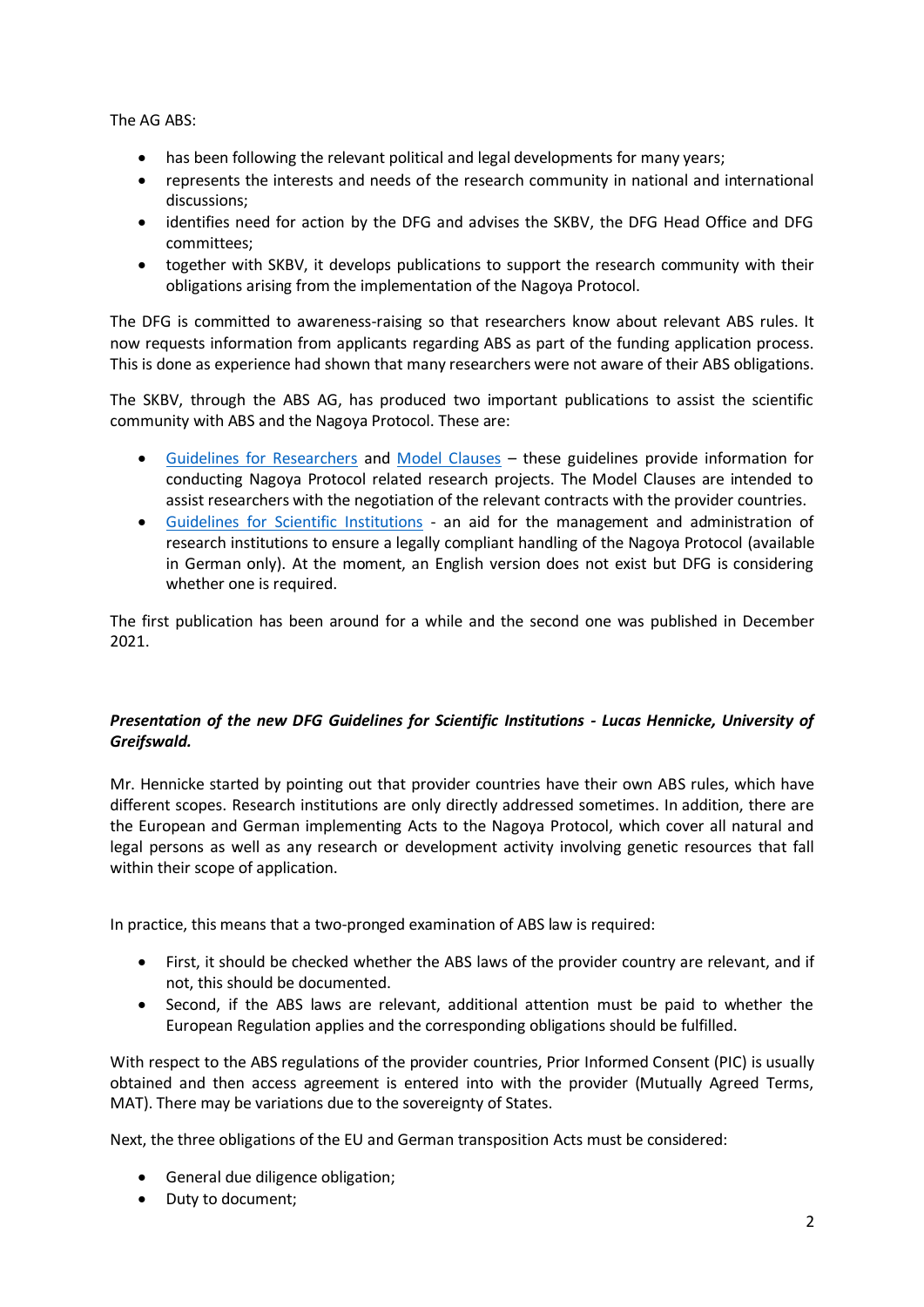• Duty to submit a so-called due diligence declaration.

Different entities at the organizational level can be responsible for these duties:

- Scientific institutions as legal entities represented by the management level. If there is no explicit attribution of responsibility, it can be determined internally who is responsible;
- Project management;
- Researchers.

Legal and non-legal consequences are attached to these responsibilities. Checking occurs at different levels:

- Compliance with ABS rules is monitored by the authorities of the respective provider country. There may be sanctions for non-compliance, for example, research bans, entry bans, etc.
- The EU and German implementation Acts to the Nagoya Protocol: In Germany, monitoring is done by the BfN. Sanctions take different forms, including orders to stop research and take remedial action. In addition, non-compliance can be dealt with as an administrative offence, which can attract a fine of up to 50,000 euros.

### *Q&A session*

A participant asked what to do in cases where there is doubt whether research is "utilization" or not. Mr. Hennicke noted that the DFG and the EU Guideline are useful and one can always contact the BfN in this regard. In addition, one can also contact the country of origin and ask whether the proposed research falls under their ABS laws.

### *First experiences from a university - Prof. Erwin Beck, University of Bayreuth.*

The DFG Guidelines for institutions were only published in December last year. Prof. Beck emphasized that a full implementation of these guidelines is not easy in such a short time period. He then presented the status of implementation at a university.

The university management and the advisory office are aware of the issue. The number of potential projects that could be Nagoya-related is unknown as there is no reporting requirement at the university. However, looking at the collaborative projects being undertaken at the university, it can be assumed that some would be affected.

The Research Funding Staff unit at the university has been tasked with dealing the issue and it will determine any need for action. The new DFG publication was sent to all faculties and the Unit's newsletter also referred to the Nagoya Protocol. There has been little need to provide advice to researchers and a point of contact for controls is yet to be established.

It is up to the researchers to check whether there are any ABS commitments. There is no central archive for ABS documents, which must be kept for 20 years. The documents remain with the researchers (Principal Investigators, PIs). Individual researchers are also responsible for submitting their due diligence declarations through DECLARE.

Prof. Beck suggested that to create more awareness at universities in general, ABS and the Nagoya Protocol could be raised with the Conference of Biology Departments and the Conference of University Rectors.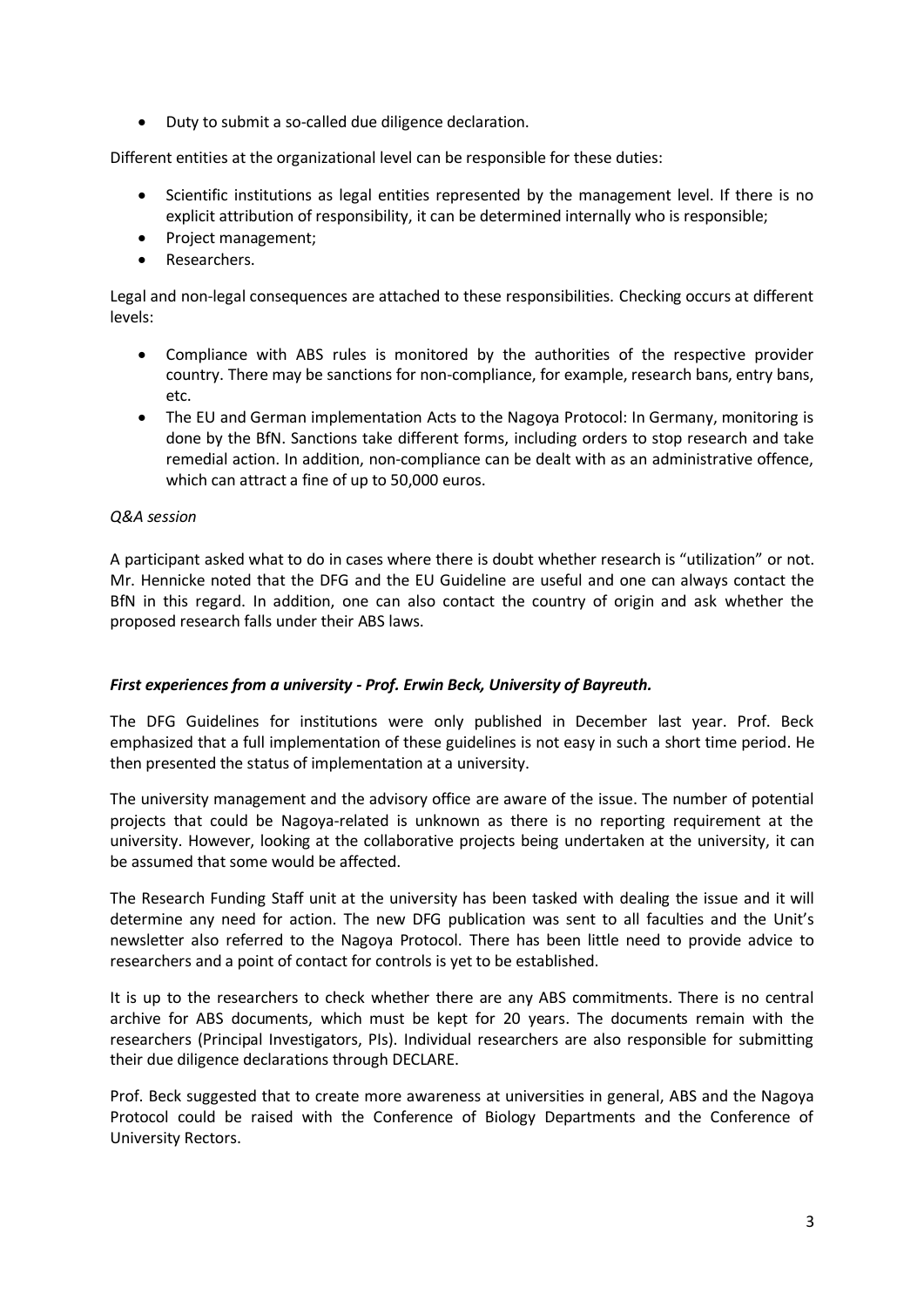### **Discussion**

The speakers were asked whether they have noticed any changes since the new DFG guidelines were published in December. Dr. Teschke said that, contrary to her expectations, not many enquiries had been received. Prof. Beck said that there had been some enquiries from PIs at the university because they are responsible for ABS and the relevant documentation is still with them. His expectation is that it will take more time for management to be aware of the structural changes needed to meet the requirements arising from the implementation of the Nagoya Protocol.

The new DFG guidelines were sent directly to the management at German academic institutions. However, it is to be expected that it will take a while for necessary changes to occur at universities and research institutes. It is not always clear as to what questions need to be addressed and who needs to be involved but the new [infographic](https://www.nagoyaprotocol-hub.de/institutional-measures-for-compliance-infographic/) from the GNP HuB project could help institutions to navigate this process. There are other good information materials and resources available but it takes time for processes to be fully developed and implemented at the institutional level. It was also noted that the user checks by the BfN were a significant factor for some institutions to start addressing the issue.

One participant asked how IT can implement a system for ABS information in existing databases for research material. It was noted that each institution has different internal rules and implementation options. The example of DSMZ was discussed, where the new requirements were added to an existing workflow. There was close collaboration with IT to make Nagoya-related information in DSMZ's catalogue available for download. The catalogue links to the ABS Clearing House (ABSCH) and there is an application programming interface (API) to query whether a country is a Nagoya Protocol or CBD Party and if so, since when. It was noted that the information in the ABSCH about ABS laws is not considered legally binding. In other words, the lack of laws in the ABSCH does not mean that none exist. Some participants shared their experience that implementation at the institutional level took place more quickly due to pressure from scientists and professors, and the participation of IT experts is/was essential for establishing databases and systems for storing ABS documentation.

Following that, the obligation to store documentation for 20 years was discussed. It was emphasized how important this obligation is. However, for some participants it was unclear when the 20 years start or when research actually ends in cases where material is then passed on to other researchers. There are also questions about how material is stored, e.g. whether it stays with the individual researchers.

It was also noted that information on Nagoya Protocol compliance must be provided when applying for research funding from the DFG, which means that sometimes there are enquiries from individual researchers.

Next, the issue of liability was raised. It was noted that individual researchers can only be liable up to a certain point and some responsibility remains with their institution. It is therefore important to delineate between the different obligations of individuals and legal entities. Researchers must have the necessary documents to conduct research on the material in question, but institutions must have created the conditions for researchers to be able to comply with their obligations. The CETAF Code of Conduct is a good starting point for individuals and institutions. To date, most violations of the EU Regulation have been found to be due to the failure of management to create the necessary conditions, and fines have been imposed on the respective legal entities.